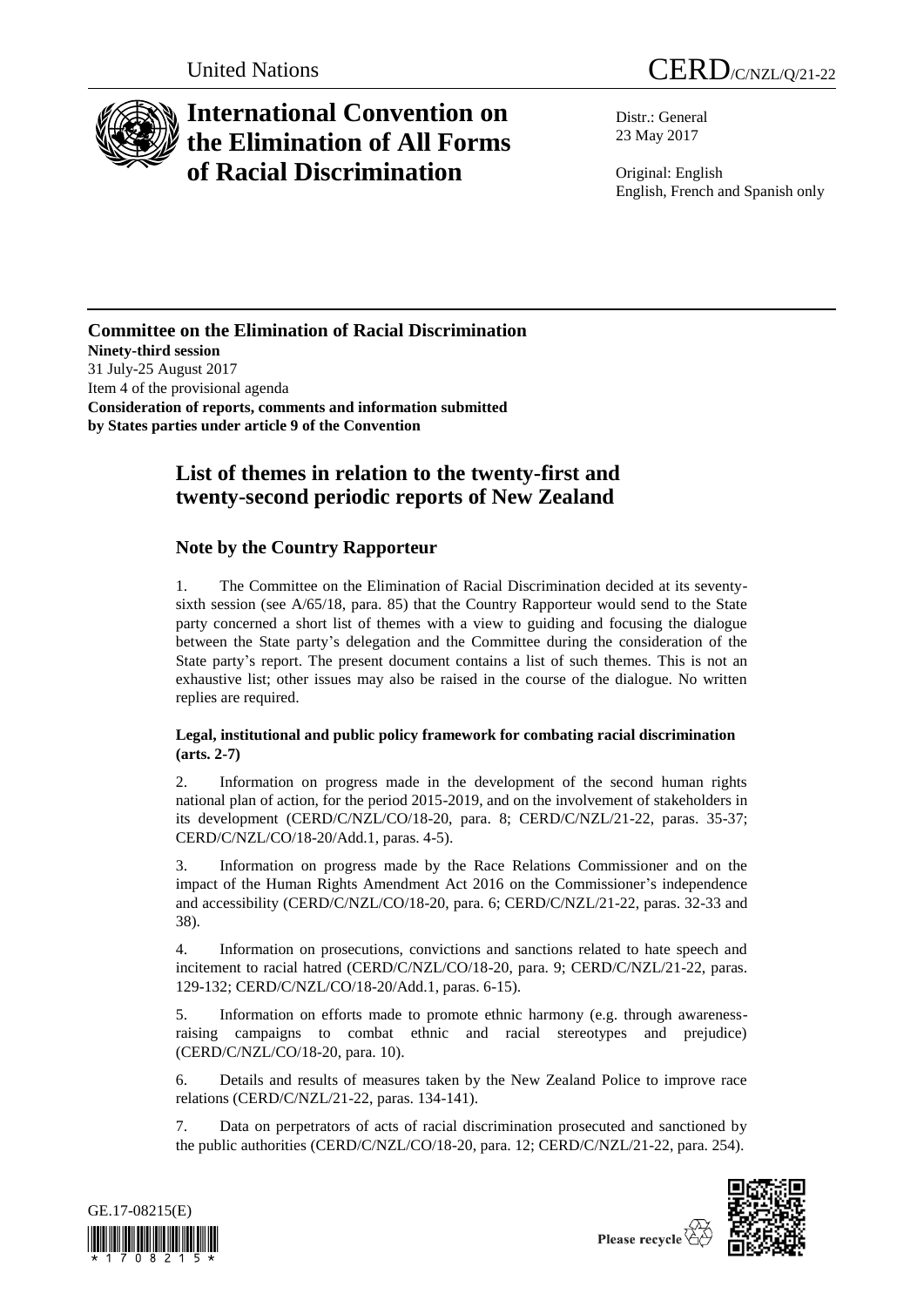8. Concerning racial and ethnic minorities, outcome of the constitutional review process and information on the implementation of the recommendations of the Constitutional Advisory Panel (CERD/C/NZL/21-22, paras. 39-42).

#### **Situation of members of the Maori and Pasifika communities (arts. 2-7)**

9. Comprehensive data on the representation of members of the Maori and Pasifika communities at every stage of the criminal justice system (CERD/C/NZL/CO/18-20, paras. 11 and 15; CERD/C/NZL/21-22, paras. 142-171, and annexes).

10. Information on the effects of the application of the Marine and Coastal Area (Takutai Moana) Act 2011 on the enjoyment of Maori land and resource rights (CERD/C/NZL/CO/18-20, para. 13; CERD/C/NZL/21-22, paras. 78-83).

11. Information on the status of the Treaty of Waitangi in domestic law, on progress made regarding the settlement of claims made for violations of the Treaty of Waitangi, on the adequacy of the funding available for the Waitangi Tribunal, on any measures taken to ensure that any departures from the Tribunal's decisions are accompanied by a written justification by the Government and on the implementation of the Waitangi Tribunal's 2011 Wai 262 decision regarding Maori intellectual and cultural property rights (CERD/C/NZL/CO/18-20, paras. 7 and 14; CERD/C/NZL/21-22, paras. 11-14 and 47-50; CERD/C/NZL/CO/18-20/Add.1, paras. 16-17).

12. Information on measures to improve the situation of the Maori and Pasifika in the areas of government participation, housing, health outcomes and employment, including by addressing structural discrimination (CERD/C/NZL/CO/18-20, para. 15; CERD/C/NZL/21- 22, paras. 172-287, and annexes).

13. Number of Maori and Pasifika children in State care (CERD/C/NZL/21-22, para. 271).

14. Details and information on progress made in respect of education plans and strategies for addressing the root causes of absenteeism and dropout rates and for increasing the educational performance of Maori and Pasifika children (CERD/C/NZL/CO/18-20, para. 15; CERD/C/NZL/21-22, paras. 180-192; CERD/C/NZL/CO/18-20/Add.1, paras. 37-39).

15. Information on the substance of the Maori Language Act 2016 and on progress made in preserving Maori, Pasifika and community languages (CERD/C/NZL/CO/18-20, para. 17; CERD/C/NZL/21-22, paras. 193-233; CERD/C/NZL/CO/18-20/Add.1, paras. 18-36).

16. Information on mechanisms for ensuring Maori participation in decision-making processes on activities affecting their land and resource rights and for gaining the free, prior and informed consent of affected communities (CERD/C/NZL/CO/18-20, para. 18; CERD/C/NZL/21-22, paras. 60-61 and 66-72).

17. Information on ways in which the enjoyment of Maori communities to freshwater and geothermal resources has been affected by the privatization of energy companies, the National Freshwater and Geothermal Resources Claim and the Te Awa Tupua (Whanganui River Claims Settlement) Act 2017 (CERD/C/NZL/CO/18-20, para. 19; CERD/C/NZL/21- 22, paras. 85-97).

18. Disaggregated statistics and information on efforts made to combat violence against Maori and Pasifika women.

19. Information on efforts made to implement and promote the United Nations Declaration on the Rights of Indigenous Peoples and on plans to ratify the International Labour Organization Indigenous and Tribal Peoples Convention, 1989 (No. 169) (CERD/C/NZL/21-22, paras. 15-20).

#### **Situation of other ethnic minorities (arts. 2-7)**

20. Data on the participation of minority ethnic groups in the labour market and information on steps taken to address discrimination and increase participation of these groups in the labour market and to reduce the concentration of overqualified individuals in low-paying jobs (CERD/C/NZL/CO/18-20, para. 16; CERD/C/NZL/21-22, paras. 254-262).